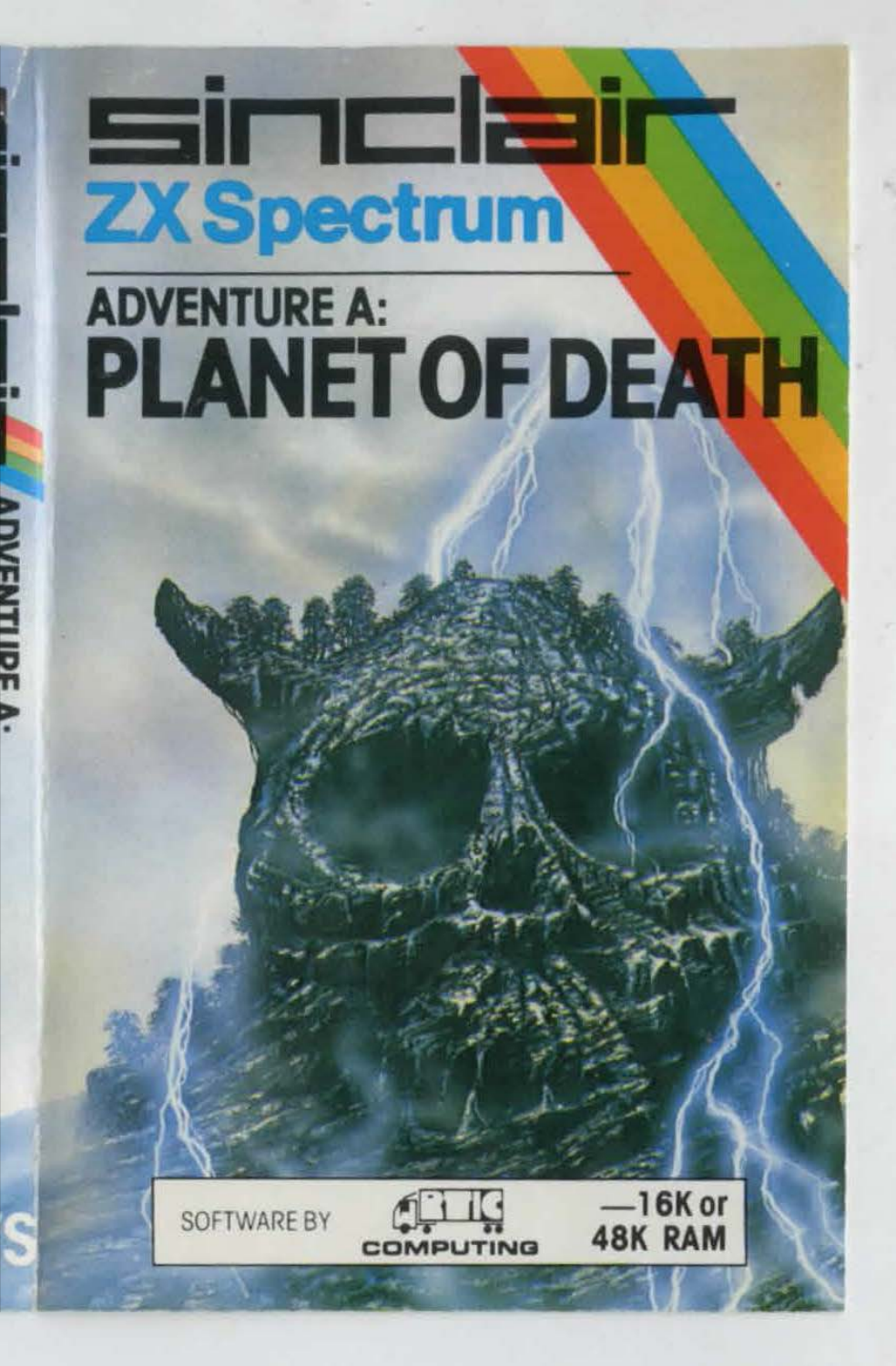## **ADVENTURE A: PLANET OF DEATH**

ADVENTURES are games in which you explore and discover a strange new world without leaving the comfort of your chair

The computer will act as your puppet, eyes and other **senses.** You instruct the computer using short sentences, usually verb-noun, and providing the computer understands it will obey your command. If the computer does not understand then try re-wording the command.<br>In each location you may find objects which you can

manipulate and use in further locations to help you progress on your adventure. When entering your command you may use the DELETE key to erase any letters.

The game is written in machine code. The program is saved with a name of 'ADVENT' but it is simpler to load<br>by the LOAD " "CODE command

\* In this Adventure you find yourself stranded on an alien planet. Your aim is to escape from this planet by finding<br>your, now captured and disabled. Space Ship.

You will meet various hazards and dangers on your **adventure, some natural. some not. all of which you must overcome to succeed** 

As this Adventure is very large, the programme also has Cassette routines with which you can load and save a game at any stage to return to at a later date. To save the game, you QUIT the game. The computer then asks, if you want to save the game. If you reply 'Y' the computer will display the READY CASSETTE

Now start your cassette player on RECORD and hit any key. The game takes 2 seconds to save.<br>To play a previously stored game. When you run the

programme you are asked if you wish to restore a previously stored game. If you answer 'Y' the computer again displays READY CASSETTE You then cue up your tape; press play on your cassette and hit any key. The game will then continue from where you last left it.

## GOOD LUCK! ~1981 ARTICCOMPUTING

-47 . '